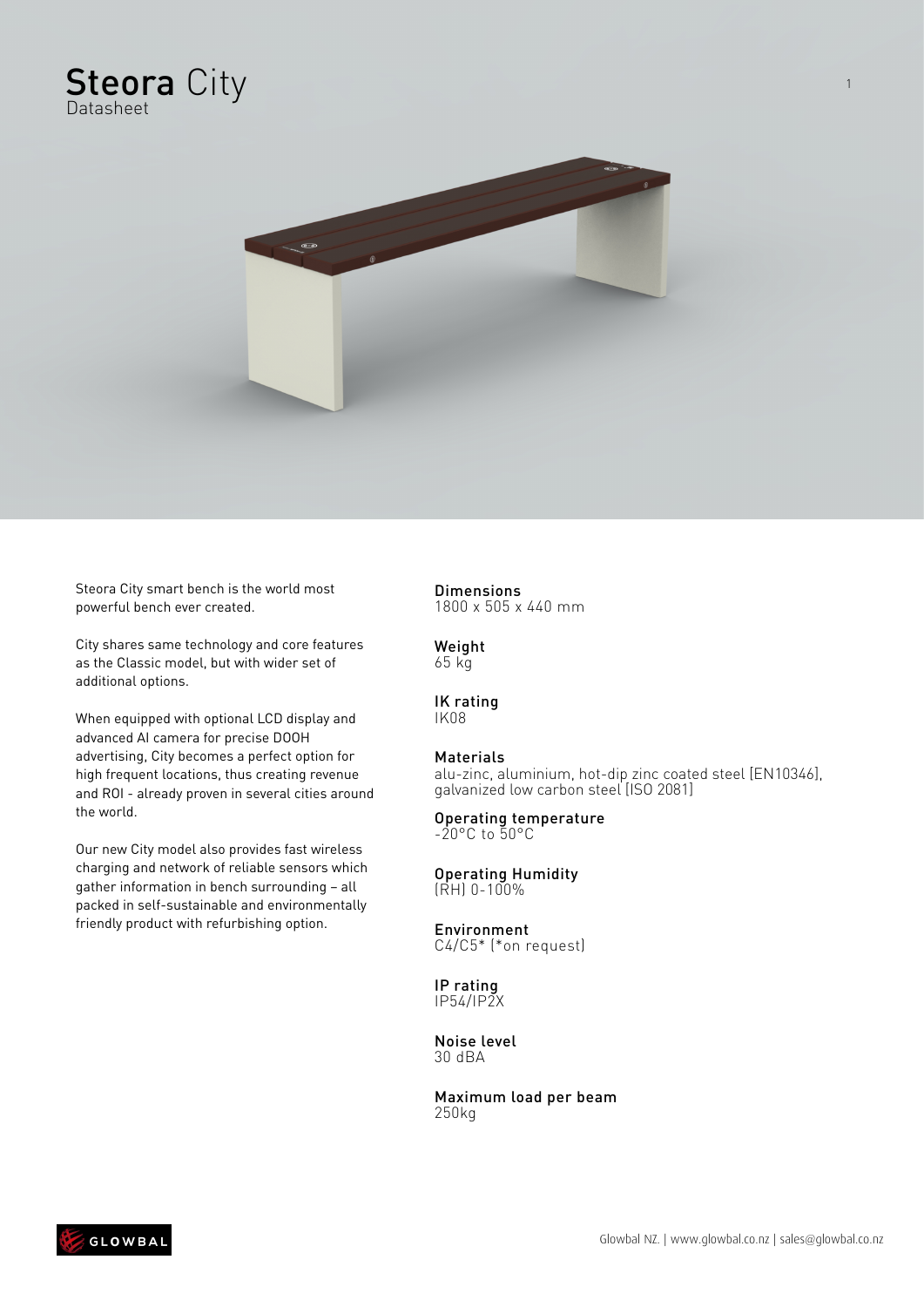

## PV modules

Combined rated power 100 W

MPPT tracking speed <100ms

Combined efficiency 50.00%

MPPT for each beam Yes

## QI wireless charging

Rated power 10 W

Range 6 mm

QI efficiency Up to 80%

QI activation time <2s

# LED ambient light

Rated power 8 W Color temperature 4500 K

Dimmable Yes

Time controlled light Yes

# Li-ion battery pack

Total energy 190 Wh

Rated voltage 11.1 V

Max. voltage 12.6 V

Peak power 400 W

Continuous power 300 W

Over current protection 40 A

Over discharge protection <3 V per cell

Short circuit protection <100μs

Cell balancing Yes

State of charge indicator Yes

### Sensors

Pressure sensor 700 ~ 1100 hPa

Humidity sensor 0 ~ 99 %RH ±2.0 %RH (20~80%RH)

Temperature sensor -40°C to 85°C ±2 °C

Occupancy sensor trigger 20 kg